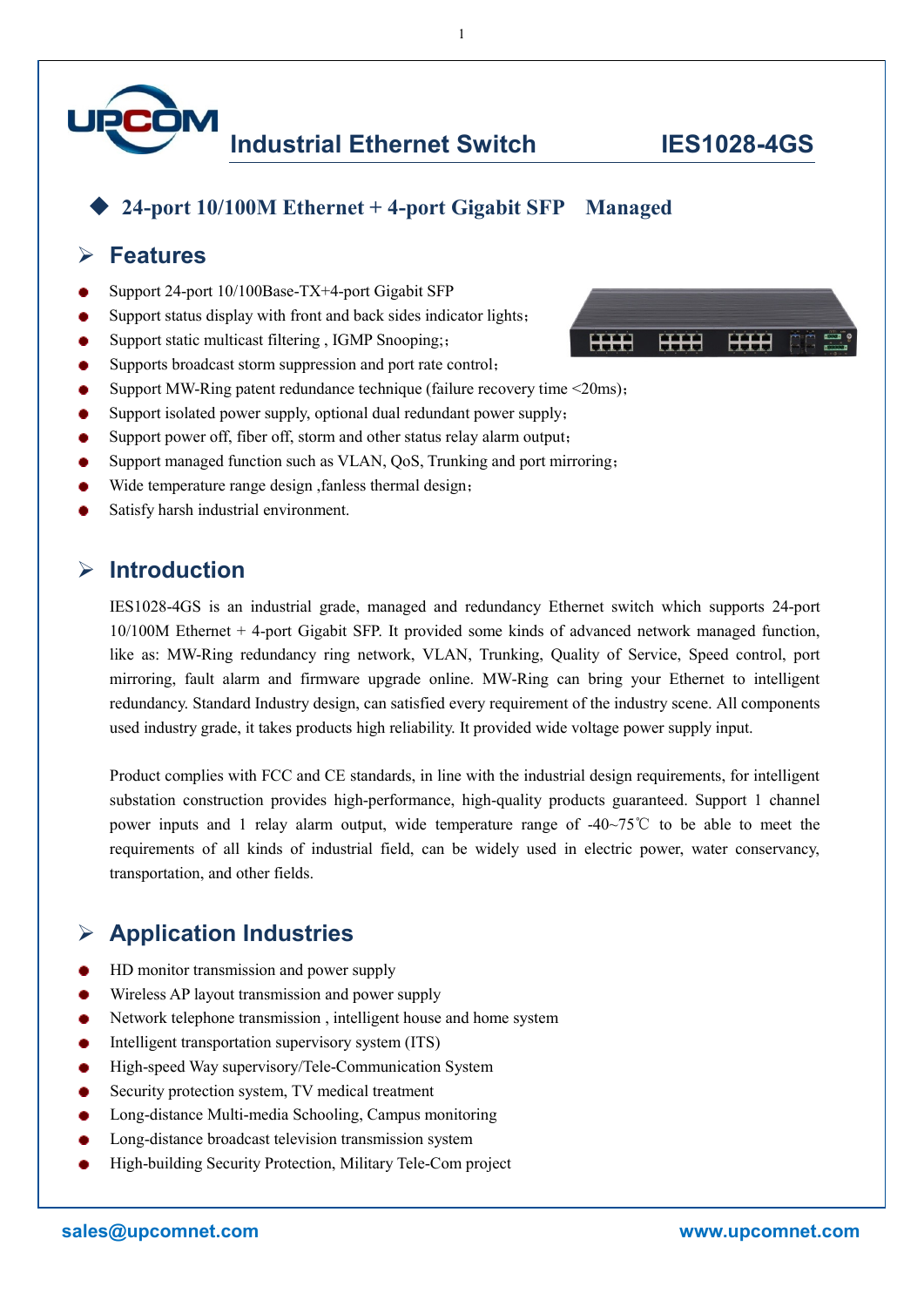# **Specification**

| <b>Technology</b>            |                                                              |
|------------------------------|--------------------------------------------------------------|
| <b>Standard</b>              | Support IEEE802.3, IEEE802.3u, IEEE802.3x, IEEE802.1Q,       |
|                              | IEEE802.1p, IEEE802.1D, IEEE802.1W,                          |
| <b>Redundancy Protocols</b>  | ARP, ICMP, TCP, DHCP, DNS, HTTP, Telnet, MW-Ring, RSTP, SNMP |
| Flow control                 | IEEE802.3x flow control, back press flow control             |
| Multicast                    | Support IGMP v1/v2,IGMP snooping,GMRP,Static Multicast       |
| <b>Switch function</b>       | Support VLAN, GVRP, Trunking, Flow control, Rate limitation  |
| MW-Ring                      | Support Single, Couple, Chain, Dual homing                   |
| Management                   | Support the Console, the WEB management.                     |
|                              | Support SNMP v1/v2                                           |
|                              | Support unified upper computer management                    |
| <b>Switch Delay</b>          | $<$ 5 $\mu$ s                                                |
| <b>Switch Bandwidth</b>      | 12.8Gbps                                                     |
| <b>MAC Table Size</b>        | 32K                                                          |
| <b>Priority Queues</b>       | 8                                                            |
| <b>VLAN Numbe</b>            | 4096                                                         |
| <b>IGMP</b> Groups           | 1K                                                           |
| <b>Interface</b>             |                                                              |
| Electric port:               | 10Base-T/100Base-TX auto speed control, Half/full duplex and |
|                              | MDI/MDI-X auto detect                                        |
| 1000M optic fiber port       | 1000Base-FX,LC connector                                     |
| Console port                 | debug serial port carry out CLI command                      |
| Alarm port                   | 2 bit terminal block, 1 channel relay alarm output           |
| <b>Transfer distance</b>     |                                                              |
| <b>Twisted cable</b>         | 100M (standard CAT5/CAT5e cable)                             |
| Multi-mode                   | 1310nm, 2/5Km                                                |
| Single-mode                  | 1310nm, 20/40/60Km, 1550nm, 80/100/120Km                     |
| <b>Power supply</b>          |                                                              |
| <b>Input Voltage</b>         | AC/DC220V (85-264VAC/110-370VDC)                             |
| Type of input                | 3 bits terminal block                                        |
| Power Consumption            | $<$ 25w (MAX)                                                |
| Working environment          |                                                              |
| Working temperature          | $-40 \sim 75$ °C                                             |
| Storage temperature          | $-40 \sim 85$ °C                                             |
| <b>Relative Humidity</b>     | 5%~95 % (no condensation)                                    |
| <b>Mechanical Structure</b>  |                                                              |
| Shell                        | IP40 protection, aluminium alloy shell                       |
| Installation                 | $19"$ 1U rack                                                |
| Size $(W \times H \times D)$ | 482mm×315mm×44mm                                             |
| Weight                       | 3kg                                                          |
| <b>Industry Standard</b>     |                                                              |
| <b>EMI</b>                   | FCC Part 15, CISPR (EN55022) class A                         |
| <b>EMS</b>                   | EN61000-4-2 (ESD), Level 4                                   |
|                              | EN61000-4-3 (RS), Level 3                                    |
|                              | EN61000-4-4 (EFT), Level 4                                   |
|                              |                                                              |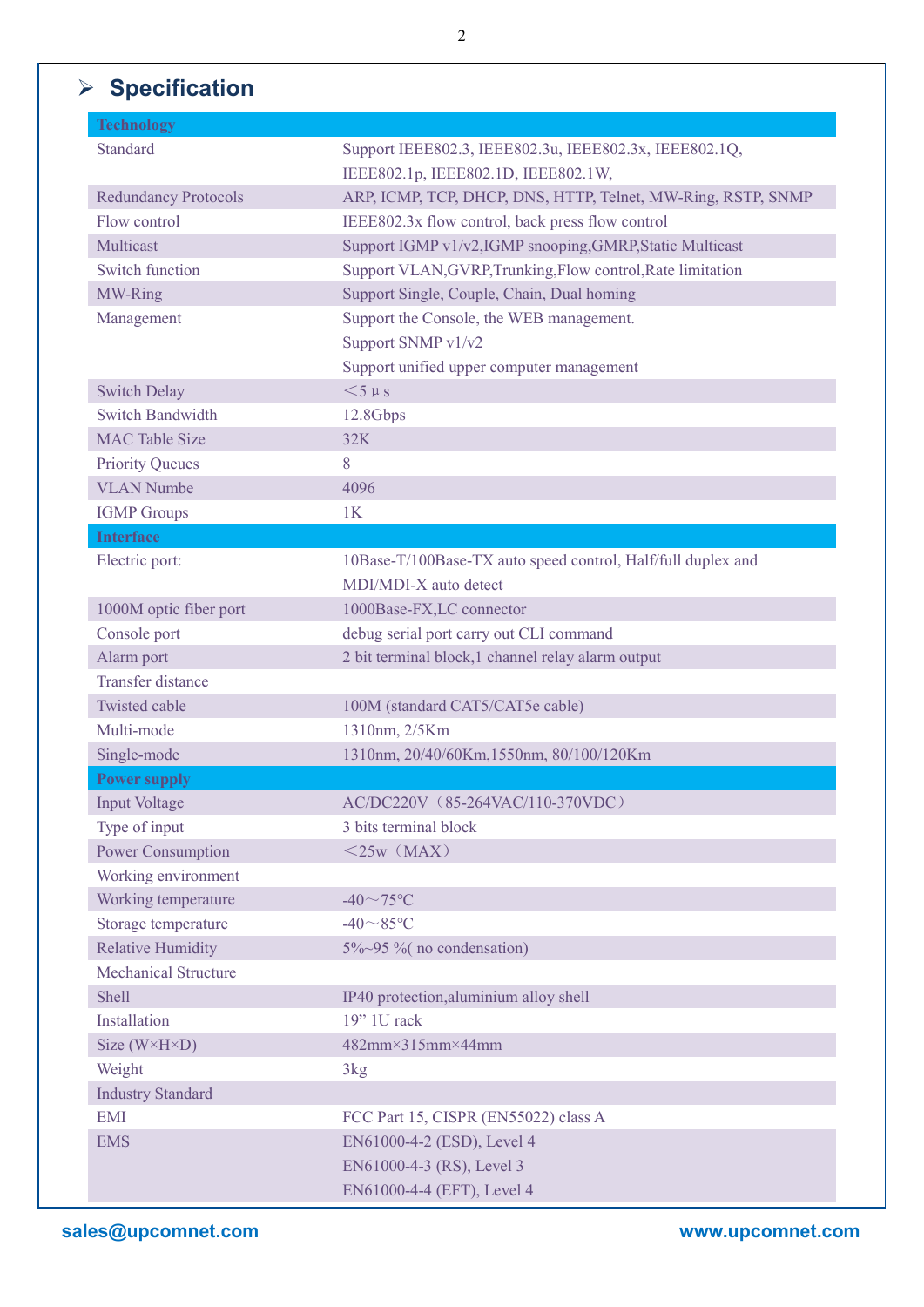|               | EN61000-4-5 (Surge), Level 4   |
|---------------|--------------------------------|
|               | EN61000-4-6 (CS), Level 3      |
|               | EN61000-4-8, Level 5           |
|               | UL 60950-1 Second Edition      |
|               | EN 60950-1 Second Edition      |
|               | IEC 60950-1 Second Edition     |
| Shock         | IEC 60068-2-27                 |
| Free fall     | IEC 60068-2-32                 |
| Vibration     | IEC 60068-2-6                  |
| Certification | CE, FCC, RoHS, UL508 (Pending) |
| Warranty      | 5 years                        |

# **Dimension**